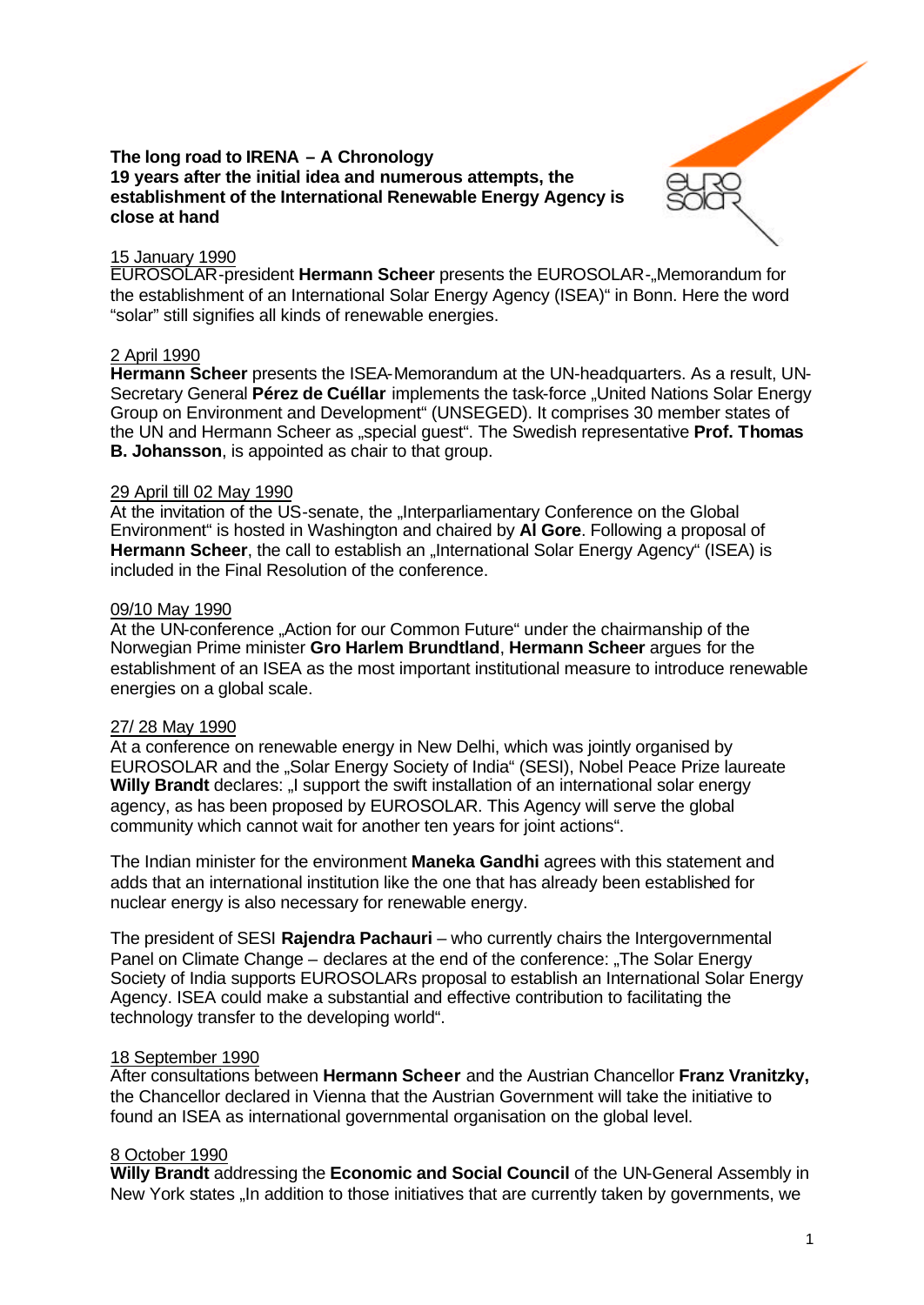need an international institution for comprehensive technology transfer in the field of renewable energies. This would be the task for an international energy agency as has been proposed by EUROSOLAR".

### November 1990

In his speech at the UN-General Assembly the Austrian foreign minister **Alois Mock** suggests that EUROSOLARs proposal to establish an ISEA will be considered within the UN.

### December 1990

The UN-General Assembly decides in one of its resolutions to establish an "international institution" for the promotion of renewable energies.

### November 1991

UNSEGED submits its final report to UN-Secretary General **Pérez de Cuéllar** which contains the recommendation to establish an ISEA. The UN-Secretary General refers this proposal to the Preparatory Committee of the "UN-Conference for Environment and Development" (Rio-Conference). The committee rejects the proposal.

#### 07 till 09 July 1993

In his function as programme director of the "World Solar Summit", **Hermann Scheer** introduces a draft resolution which calls for the establishment of ISEA. The conference was organised in Paris by UNESCO in collaboration with EUROSOLAR and the International Solar Energy Society (ISES).

#### 16 till 18 March 1994

In his speech at the EU-conference "An Action Plan for Renewable Sources in Europe" in Madrid, **Hermann Scheer** invites the EU-commission to start an initiative for an ISEA.

#### Summer 1994

At the federal election in 1994, EUROSOLAR posts advertisements in national newspapers on the strategic-energy-initiative (SEI). This initiative requests that the German government take the lead to found an international solar energy agency.

# 15 February 1995

EUROSOLAR brings a "European Charter for Solar Energy" forward. This charter proposes to "amend the nuclear non-proliferation treaty with an agreement for the promotion of renewable energy and to establish an international solar energy agency for the noncommercial technology transfer in the field of renewable energy".

#### June 1995

EUROSOLAR drafts a strategic study for the EU-commission "Power for the World". This study argues for the establishment of an ISEA which should be mandated to promote the production and use of renewable energy in developing countries.

### 5 till 7 May 1997

In his speech at the EU-congress "Renewable Energy Implementation" in Athens, Hermann **Scheer** renews his call for an ISEA because existing international institutions continue to neglect renewable energy.

#### 14 April 1998

In cooperation with the Egyptian Ministry for Energy, EUROSOSLAR hosts the conference "The Establishment of an International Solar Energy Agency" in Cairo.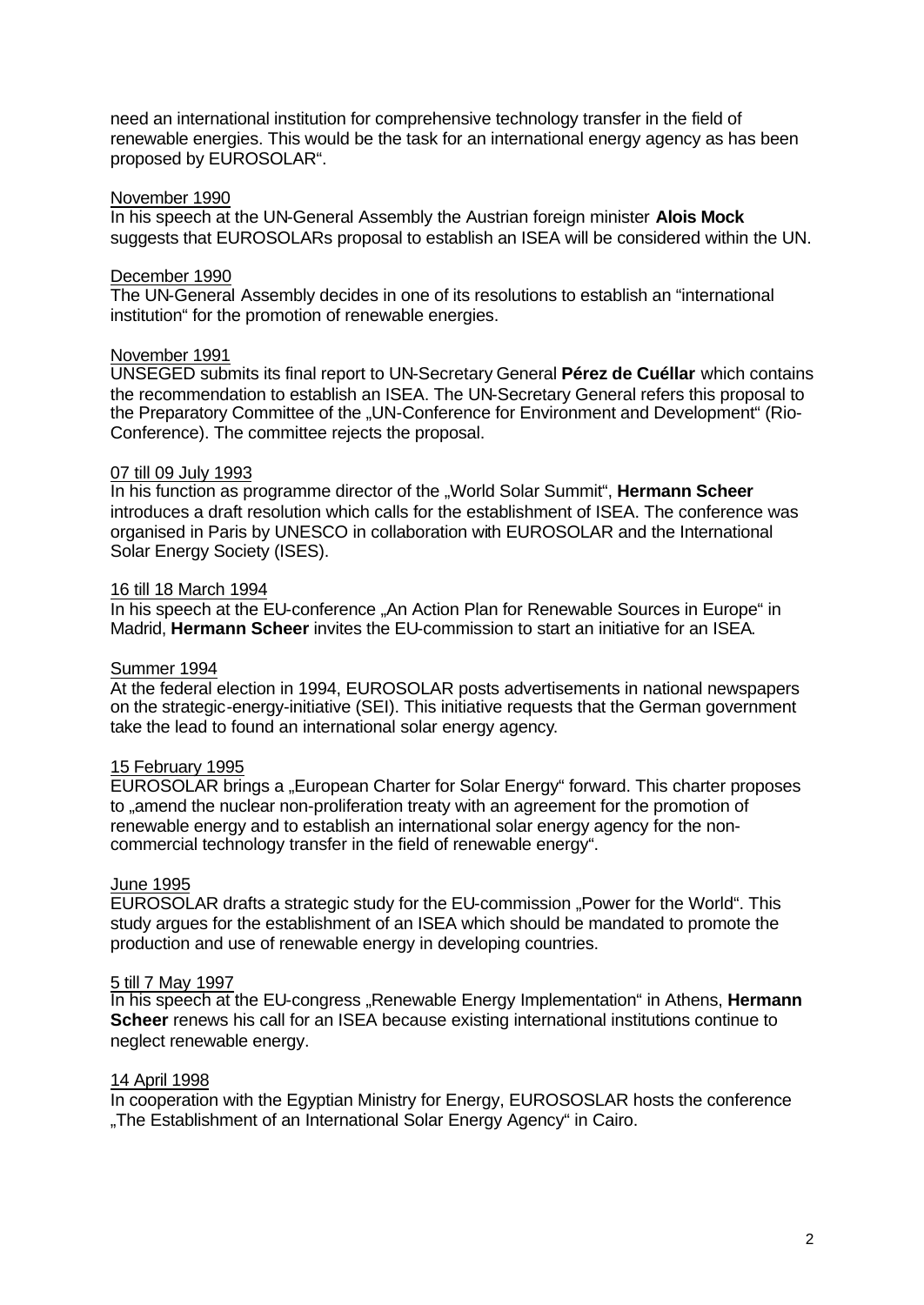## January 2001

EUROSOLAR publishes a "Memorandum for the Establishment of an International Renewable Energy Agency (IRENA)". It is argued that IRENA should be established as international governmental organisation outside of the UN-system.

# June 2001

EUROSOLAR organises the Impulse Conference "Promoting Global Transfer Activities for Renewable Energy" in Berlin. This conference was attended by 450 participants from different continents and mobilised support for IRENA. The World Council for Renewable Energy (WCRE) was established with **Hermann Scheer** as General Chairman. **Heidemarie Wieczorek-Zeul**, federal Minister for economic cooperation and development declared in her speech: "I view the proposals for the founding of a new international agency for renewable energies as providing an important and necessary impulse for the intensification of international co-operation".

#### Summer 2002

In its campaign ..Model Solar Germany" during federal elections, EUROSOLAR asks the German Government to take the initiative to found the International Renewable Energy Agency. As member of the executive committee of the SPD, **Hermann Scheer** includes this demand in the government programme of the SPD for the federal elections. The green party associates itself with this demand.

### 13 June 2002

The WCRE and EUROSOLAR host the First World Renewable Energy Forum in Berlin. They submit an "Action plan for the global dissemination of renewable energy. It states: "Among international organisations one is missing which concentrates with its entire strength on the promotion of Renewable Energies and constitutes with regard to that the international point of reference: the International Renewable Energy Agency (IRENA). The contradiction must be overcome that the IAEA promotes the international proliferation of atomic technologies, while there is no comparable international organisation for renewable energies". Federal Minister **Heidemarie Wieczorek-Zeul** states: "Almost exactly one year ago we held the pioneering International Impulse Conference for the Creation of IRENA here in Berlin. And I can tell you something: since then I have been unable to get this topic out of my mind!"

#### 8 July 2002

**Hermann Scheer** proposes to chancellor **Gerhard Schröder** that the federal government invites governments around the world to come to an international conference on renewable energy, and to introduce the initiative to found an IRENA at that conference.

#### 26 August 2002

In his speech at the UN-conference on Environment and Development, chancellor **Schröder** invites delegates to attend this conference.

### October 2002

The coalition agreement between SPD and Green Party explicitly supports the initiative for the establishment of IRENA.

#### January 2003

On the occasion of the war in Iraq, EUROSOLAR starts a campaign "Peace through solar energy instead of war because of oil". It asks for an immediate implementation of the coalition agreement on the establishment of IRENA.

#### 10 April 2003

The German Parliament adopts the resolution "Initiative for the Foundation of an International Renewable Energy Agency".